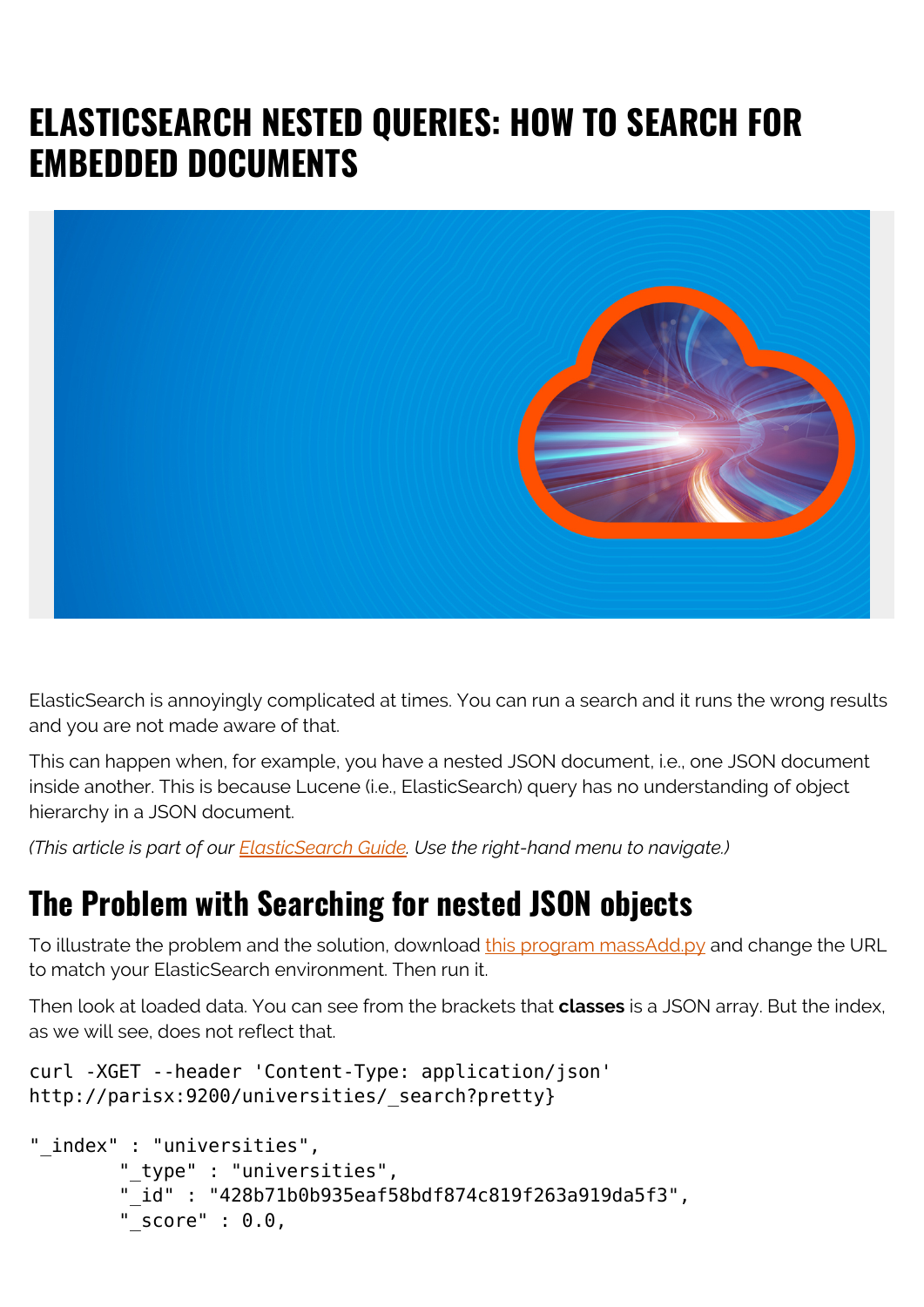```
" source" : {
         "firstName" : "Stephen",
         "classes" : ,
         "lastName" : "Shakespeare",
          "school" : "Arizona State University"
       }
     }
   ]
 }
```
Notice the index mapping does not show the JSON array. This is not because there are no brackets []. Rather the **nested** word is missing.

```
curl -XGET --header 'Content-Type: application/json'
http://parisx:9200/universities?pretty
```

```
...
"classes" : {
           "properties" : {
            "grades" : {
              "type" : "long"
            },
             "name" : {
              "type" : "text",
              "fields" : {
                "keyword" : {
                  "type" : "keyword",
                  "ignore_above" : 256
 }
 }
 }
 }
         },
...
```
So run a search using what you would think would the logical way to find students taking physics who got a grade of 1:

```
curl -XGET --header 'Content-Type: application/json'
http://parisx:9200/universities/_search/?pretty=true -d '{
     "query": {
                 "bool" : {
                    "must" :
 }
        }
}'
```
Produces this incorrect result. This is because Lucene flattens the whole document and finds both a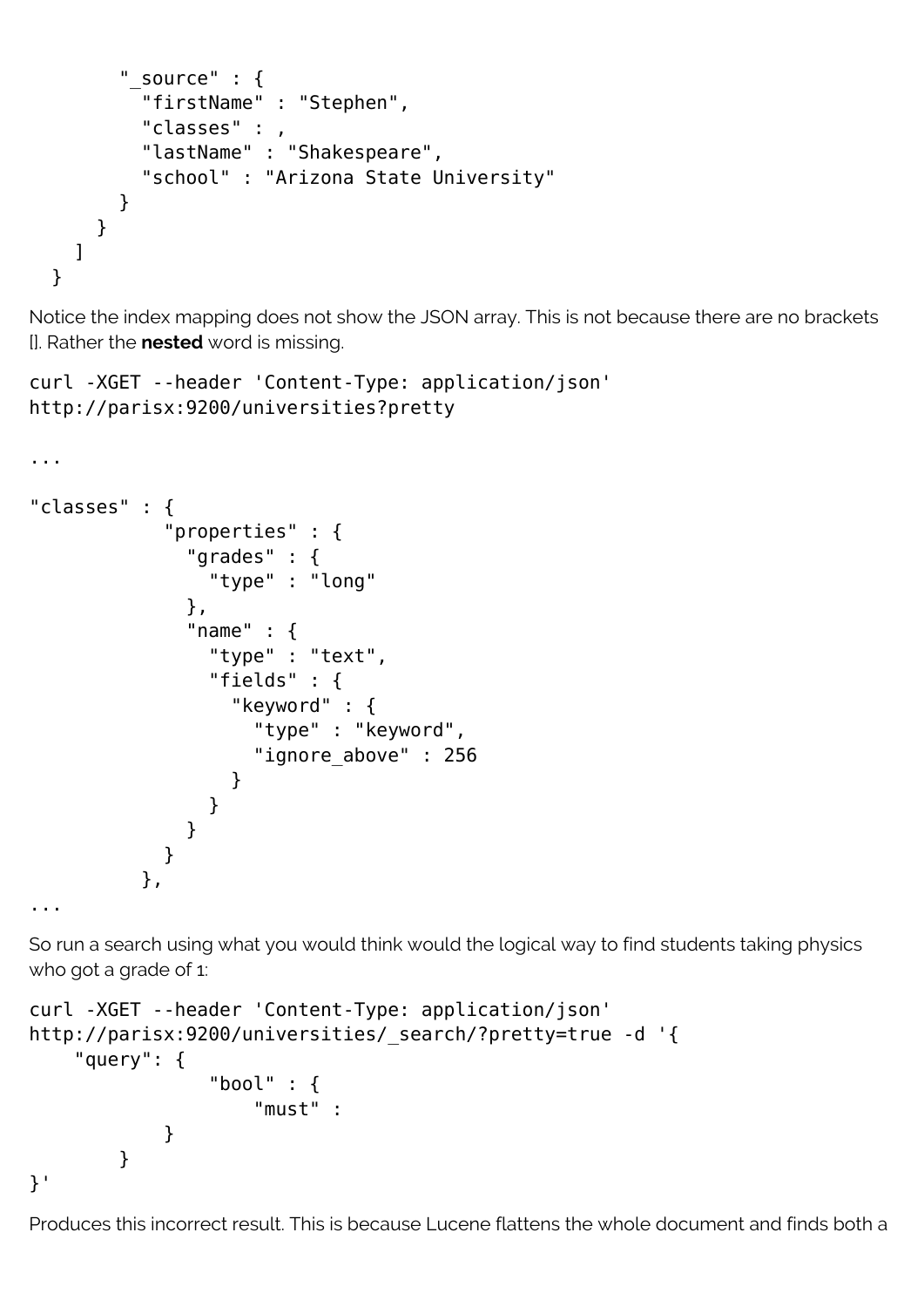**classes.grades** 1 and classes.name **physics**.

```
{
         "_index" : "universities",
         "_type" : "universities",
         "_id" : "5846c01f90d80448ab087bf4f476cd3f8ab6f683",
         "_score" : 1.621972,
        " source" : \{ "classes" : ,
           "firstName" : "Stephen",
           "lastName" : "Rowe",
           "school" : "University of South Carolina - Columbia"
         }
       }
```
## **Making the Index Explicit**

You can create an index in ElasticSearch just by loading data. That creates it on-the-fly. But you cannot control the way the index is created if you do that. So let's make the index creation explicit and make clear that classes is a JSON array.

First delete the index, which will also delete all the data.

## curl -XDELETE http://parisx:9200/universities

Then create a new index and make it explicit that **classes** is an object inside of the universities object by using **"type"** : **"nested"**. Note: that we are not filling in university data, just students. So ignore those fields. (We will use university data in another post and [used it in the previous post\)](https://blogs.bmc.com/blogs/elasticsearch-search-syntax-boolean-aggregation/).

```
curl -XPUT --header 'Content-Type: application/json'
http://parisx:9200/universities -d '{
     "mappings" : {
       "universities" : {
         "properties" : {
           "Address" : { "type" : "text"},
           "AdminEmail" : { "type" : "text"},
          "AdminName" : { "type" : "text" },
          "AdminPhone" : { "type" : "text" },
          "DapipId" : \{ "type" : "text" \}, "Fax" : { "type" : "text" },
           "GeneralPhone" : { "type" : "text" },
           "LocationName" : { "type" : "text" },
           "LocationType" : { "type" : "text" },
           "OpeId" : { "type" : "text" },
           "ParentDapipId" : { "type" : "text" },
           "ParentName" : { "type" : "text" },
           "UpdateDate" : { "type" : "text" },
           "classes" : {
                 "type" : "nested",
```